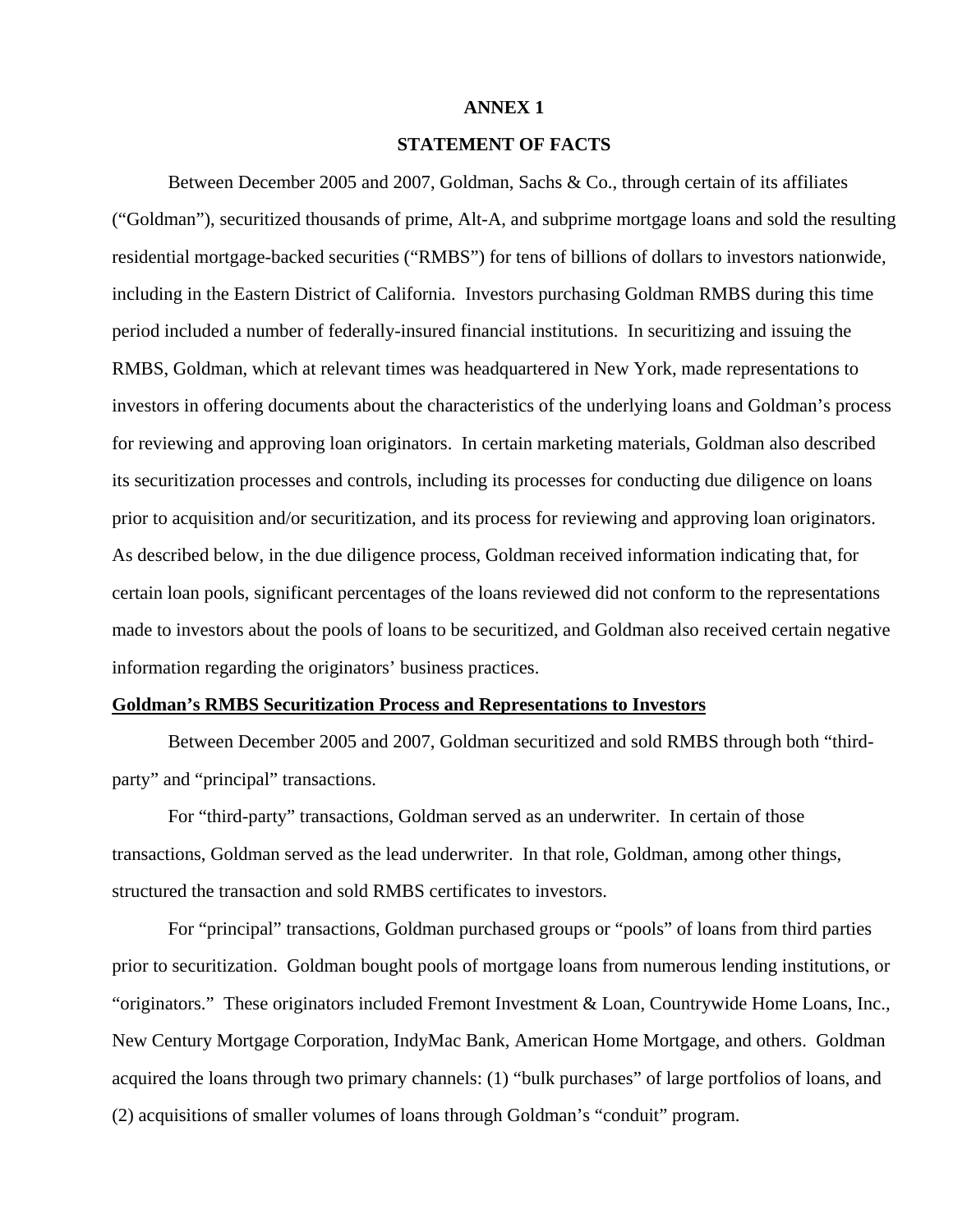For principal transactions, Goldman securitized the loans under its own shelf registration, including its shelves known as "Goldman Sachs Alternative Mortgage Products," or "GSAMP," for subprime loans, "GSAA" for Alt-A loans, and "GSR" for prime loans. Goldman also acted as underwriter for the principal transactions.

In various RMBS offerings, Goldman provided representations, or otherwise disclosed information, in certain offering documents, about the loans it securitized, telling investors that:

- Certain loan originators applied underwriting guidelines that were intended primarily to assess the borrower's ability and, in some cases, willingness to repay the debt and the adequacy of the mortgage property as collateral for the loans;
- Loans in the securitized pools were originated generally in accordance with the loan originator's underwriting guidelines;
- Exceptions to those underwriting guidelines had been made when the originator identified "compensating factors" at the time of origination; and
- The securitization sponsor or originator (which, in many instances, was Goldman) represented that the loans had been originated in compliance with federal, state, and local laws and regulations.

Goldman told investors that it had a process for reviewing and approving originators. Beginning

in January 2006, the offering documents for certain of Goldman's principal transactions included the

following or substantially similar statements:

Prior to acquiring any mortgage loans, [Goldman] will conduct a review of the related mortgage loan seller. [Goldman's] review process consists of reviewing select financial information for credit and risk assessment and underwriting guideline review, senior level management discussion and background checks. The scope of the loan due diligence review will depend on the credit quality of the mortgage loans.

The underwriting guideline review considers mortgage loan origination processes and systems. In addition, such review considers corporate policy and procedures relating to HOEPA [Home Ownership and Equity Protection Act] and state and federal predatory lending, origination practices by jurisdiction, historical loan level loss experience, quality control practices, significant litigation and material investors.

In certain marketing materials for its principal transactions, Goldman similarly represented to

investors that originators were subject to Goldman's "counterparty qualification" process. According to

those marketing materials, this process included an "on-site visit" to the originator (i) to "ensure that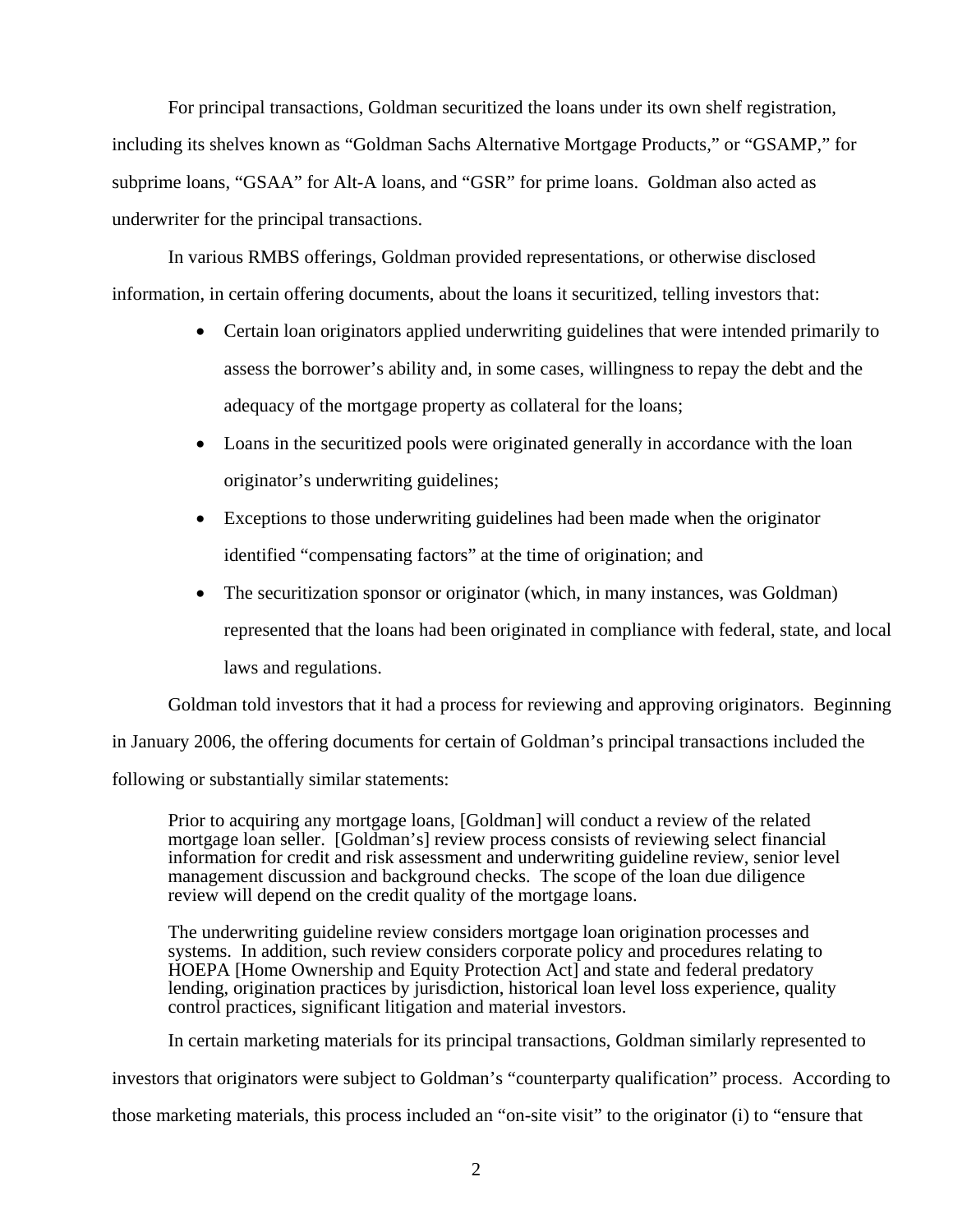[the originator's] goals and strategy are consistent with that of [Goldman]," (ii) to "review [the originator's] underwriting, appraisal and QC [quality control] process," and (iii) to "review [the originator's] compliance monitoring and fraud checks." Goldman also represented that it would review the originators' underwriting guidelines to "identify areas of incremental risk that need to be due diligenced at an asset level." Goldman further represented that it would conduct a credit review that would include a "review [of the originator's] financial and corporate structure."

Certain of Goldman's marketing materials stated that loan sellers were "[s]ubject to counterparty authorization process and monitoring." Goldman stated in a presentation distributed to one rating agency that it monitored counterparties over time to determine whether there had been any material changes at the counterparty or in its business practices. Goldman also made statements in certain of its marketing materials concerning the process by which it monitored conduit loan sellers.

### **Goldman's Due Diligence Process and Representations to Investors**

Goldman reviewed due diligence results on loans prior to securitization.

In principal transactions, before purchasing loans from a third-party originator, Goldman, assisted by due diligence vendors, conducted due diligence on certain of those loans.

Part of this review focused on "credit," including whether the loan met the originator's underwriting guidelines, or whether the loan had sufficient "compensating factors" to warrant a deviation from the guidelines. Another part of this review was focused on "compliance," *i*.*e*., whether the loan had been originated in compliance with federal, state, and local laws and regulations.

For large loan pools, Goldman typically conducted this credit and compliance due diligence by reviewing samples of the loan pool, rather than the entire pool. This sample was principally composed of loans selected from the pool using "adverse sampling" techniques designed to identify certain loans that had particular characteristics that Goldman transaction managers believed warranted further review. Goldman contracted with due diligence vendors to review the sampled loans.

Goldman salespeople described its due diligence process to certain investors through oral communications and presentations given at industry conferences and road shows.

In certain marketing materials for its principal transactions, Goldman represented that bulk loans were "purchased to originator guidelines pre-approved by GS," and that a loan file review would be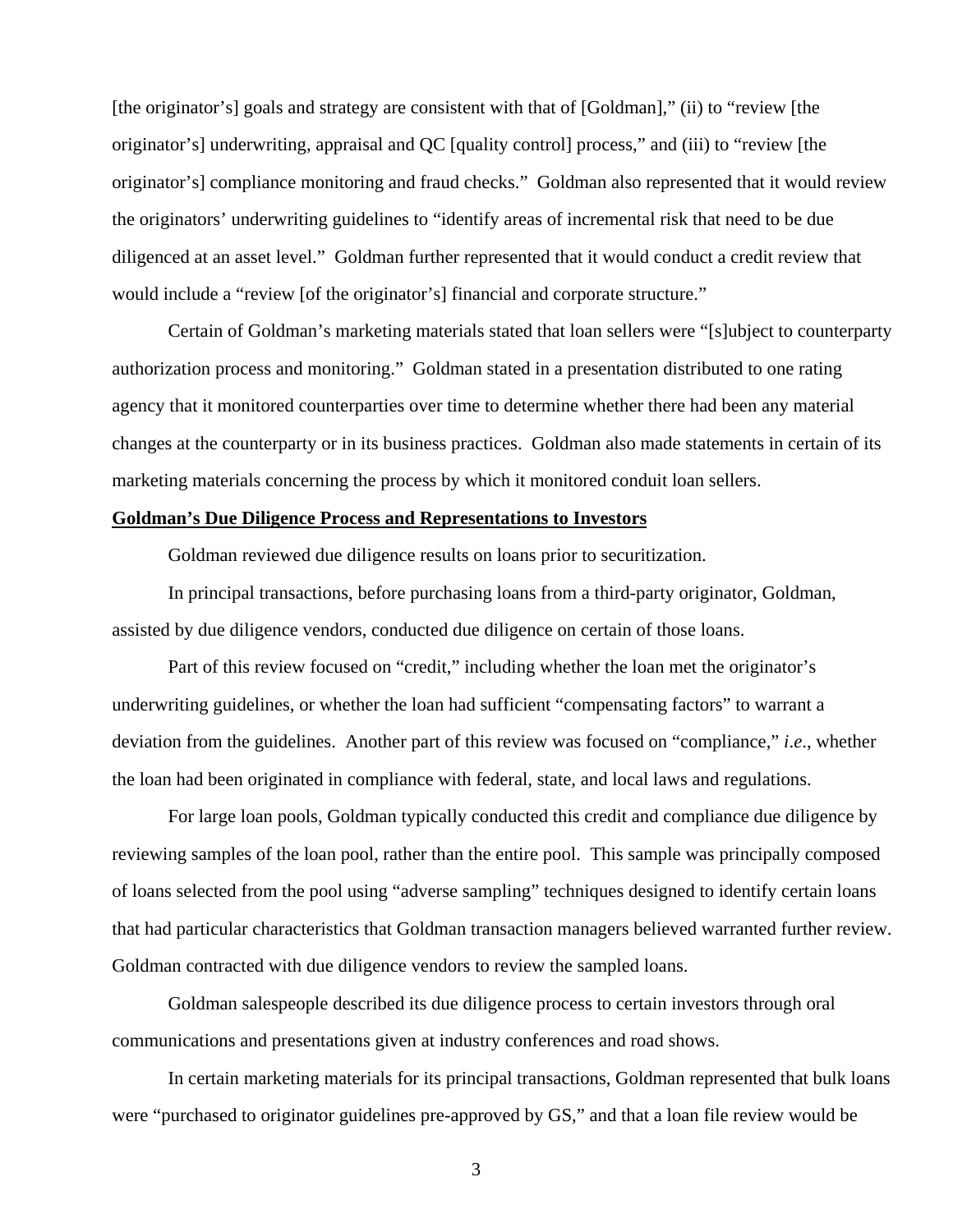conducted by an outside vendor, who would "re-underwrite" samples of loans from each pool to "ensure general compliance with underwriting guidelines," "ensure they meet regulatory compliance standards," and to "eliminate unacceptable credit/compliance file issues." In certain of those marketing materials, Goldman also represented that the credit/compliance samples would be "selected randomly and adversely."

The third-party vendors with which Goldman contracted to conduct credit and compliance due diligence generally assigned one of three grades to each of the loans they re-underwrote: "Event 1," "Event 2," or "Event 3" (also referred to as "EV1," "EV2," and "EV3"). In general, the vendors graded a loan as EV1 when the vendor concluded the loan was underwritten according to the applicable guidelines and originated in compliance with applicable laws. The vendors generally graded a loan as EV2 when the vendor concluded the loan did not comply with applicable underwriting guidelines, but nevertheless had sufficient compensating factors that the originator had found to justify the extension of credit. Goldman's due diligence vendors graded a loan as EV3 in one of three circumstances: (i) the vendor concluded the loan was not originated in compliance with applicable laws and regulations or the loan did not comply with applicable underwriting guidelines and lacked sufficient offsetting compensating factors; (ii) the loan complied with underwriting guidelines but had a characteristic that Goldman had asked the due diligence vendor to flag for further review by Goldman (these characteristics were called "overlays"); or (iii) the loan had an issue that the due diligence vendor, on its own initiative, determined should be flagged for further review by Goldman. Certain Goldman marketing materials included a high-level overview of Goldman's credit and compliance due diligence process, stating that loans could be categorized as "1. Meets guidelines; 2. Does not meet guidelines, has compensating factors; 3. Unacceptable risk."

Goldman obtained the results of the credit and compliance reviews from the due diligence vendors and was provided information about the number or percentage of loans in the sample that the vendor had graded as EV3s. Goldman also was provided with the reasons that the vendor had assigned the EV3 grades, including whether the borrower had unreasonable stated income, the borrower's credit score was below guidelines, the ratios of loan-to-property value and debt-to-income exceeded the underwriting guidelines, the loan file reviewed was missing documents or had inadequate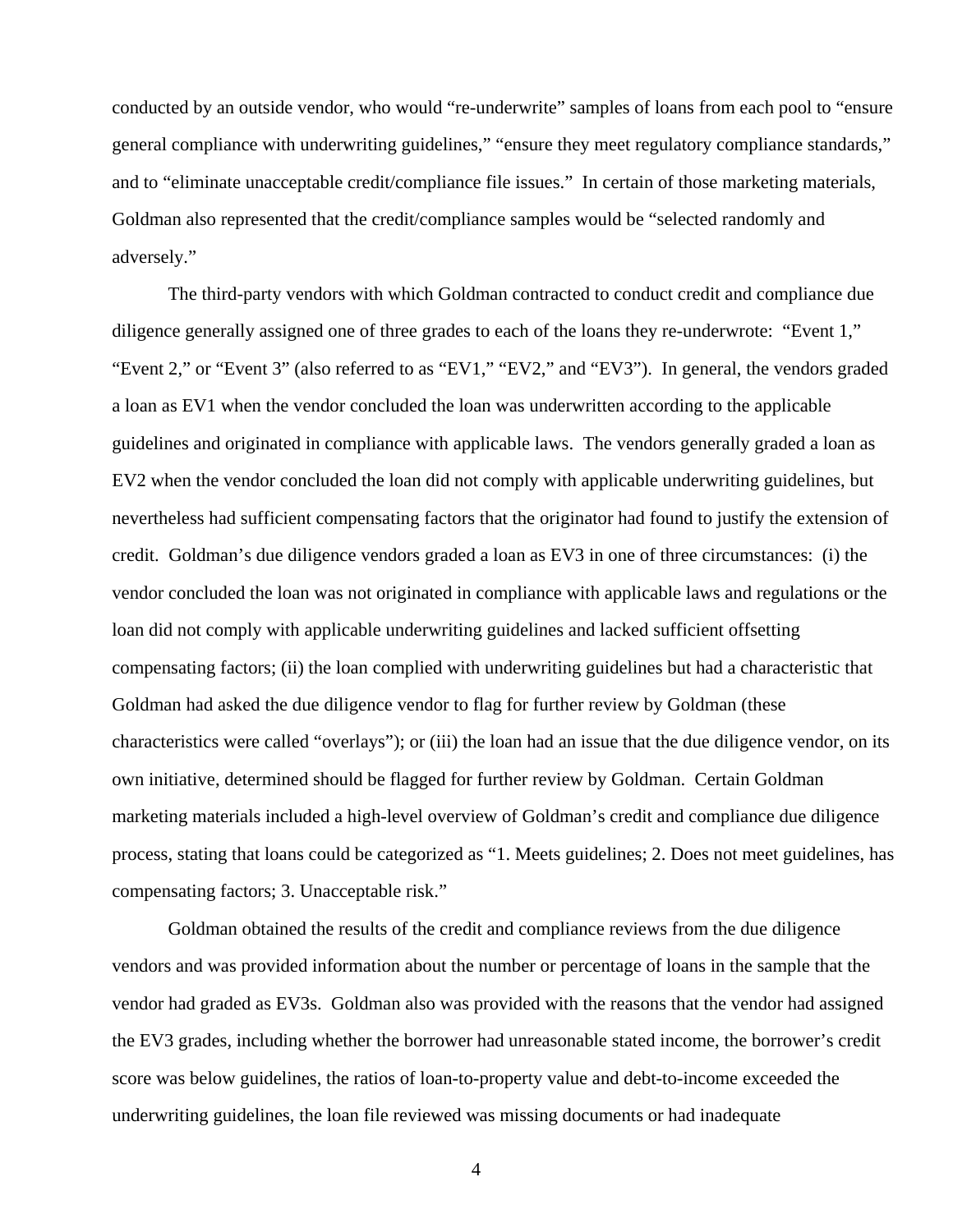documentation, or the loan had a characteristic that Goldman had asked the vendor to flag for further review by Goldman (*i*.*e*., an "overlay"). Goldman at times referred to EV3 loans that it declined to purchase as "drops."

In third-party transactions where Goldman served as the lead underwriter, Goldman would work with due diligence vendors to perform diligence on samples of loans and would otherwise review certain reports from due diligence vendors retained by the issuer or other underwriters to the transaction.

#### **Due Diligence Results for Goldman RMBS**

Between December 2005 and 2007, Goldman's credit and compliance due diligence vendors provided Goldman with reports that on a number of occasions reflected that the vendors had graded a significant number of the sampled loans as EV3s. For numerous pools, the reports showed that the vendors had graded significant percentages of the sampled loans as EV3s; in a number of cases, the vendor graded more than 20 percent of the sampled loans as EV3s. Goldman's offering materials did not disclose the due diligence results.

Goldman's internal due diligence personnel reviewed loans graded as EV3s by the vendors. Goldman declined to purchase the great majority of the loans graded as EV3s. In certain circumstances, Goldman reevaluated loan grades and directed that certain loans graded as EV3s by vendors be waived into the pools to be purchased or securitized. Goldman's contemporaneous records did not in all cases document Goldman's reasons for waiving in the loans.

According to a "trending report" prepared by one of Goldman's due diligence vendors (later described by the vendor as a "beta" or test report), of the 111,999 loans that vendor reviewed for Goldman from the first quarter 2006 through the second quarter of 2007, 25,607 of them, or 23 percent, were graded as EV3s. According to the report, Goldman directed the vendor to change 7,467 of these EV3 loans—29 percent—to EV2.

Although marketing materials for Goldman principal deals represented that the credit and compliance reviews would include samples "selected randomly and adversely," the samples were in most cases comprised principally of loans selected using "adverse sampling." Where Goldman did select a small random sample component for due diligence, Goldman often did not keep track of which loans were sampled randomly and which were sampled "adversely," and Goldman's contemporaneous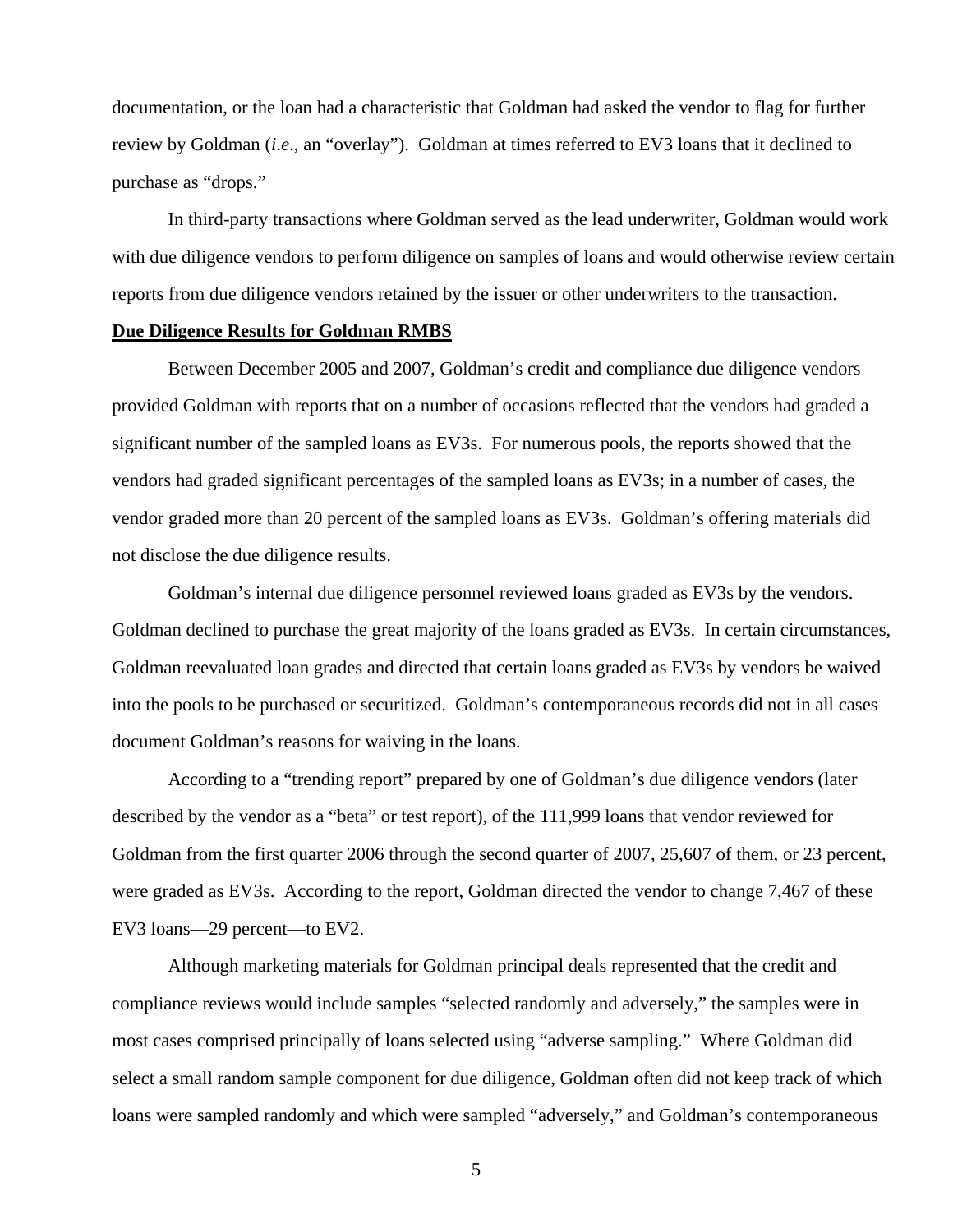records typically did not reflect that Goldman separately analyzed the results of the due diligence on the random sample. Goldman employees generally did not record any random sample results in their internal due diligence summaries, nor did they report them to Goldman's Mortgage Capital Committee, which included senior mortgage department personnel and employees from Goldman's credit and legal departments and was required to approve RMBS issued by Goldman.

Even when the percentage of loans graded as EV3s and dropped by Goldman from the due diligence samples indicated that the unsampled portions of the pools likely contained additional loans with credit exceptions, Goldman typically did not increase the size of the sample or review the unsampled portions of the pools to identify and eliminate any additional loans with credit exceptions. Goldman failed to do this even when the samples included significant numbers of loans with credit exceptions. In many cases, 80 percent or more of the loans in the loan pools Goldman purchased and securitized were not sampled for credit and compliance due diligence. In certain instances, the large number of loans dropped from the due diligence samples for non-compliance with underwriting guidelines suggested that other loans in those pools that were not subjected to due diligence may not have complied with underwriting guidelines.

Goldman's Mortgage Capital Committee typically received memoranda detailing each proposed securitization, including summaries of Goldman's due diligence results for certain of the loan pools backing the securitization. Despite the high numbers of loans that Goldman had dropped from the loan pools, the Mortgage Capital Committee approved every RMBS that was presented to it between December 2005 and 2007.

### **Examples**

In the following RMBS transactions, Goldman securitized loans, making representations of the type described earlier that the loans generally complied with underwriting guidelines or had sufficient compensating factors and had been originated in compliance with applicable law.

1. In a GSR RMBS issued and underwritten by Goldman in August 2006, which was backed by loans originated by Countrywide, IndyMac, and SunTrust, among others, the due diligence for certain of the loans pools underlying the offering had resulted in what a Goldman employee described as "unusually high credit & compliance drops (as % of sample)." For example, the vendors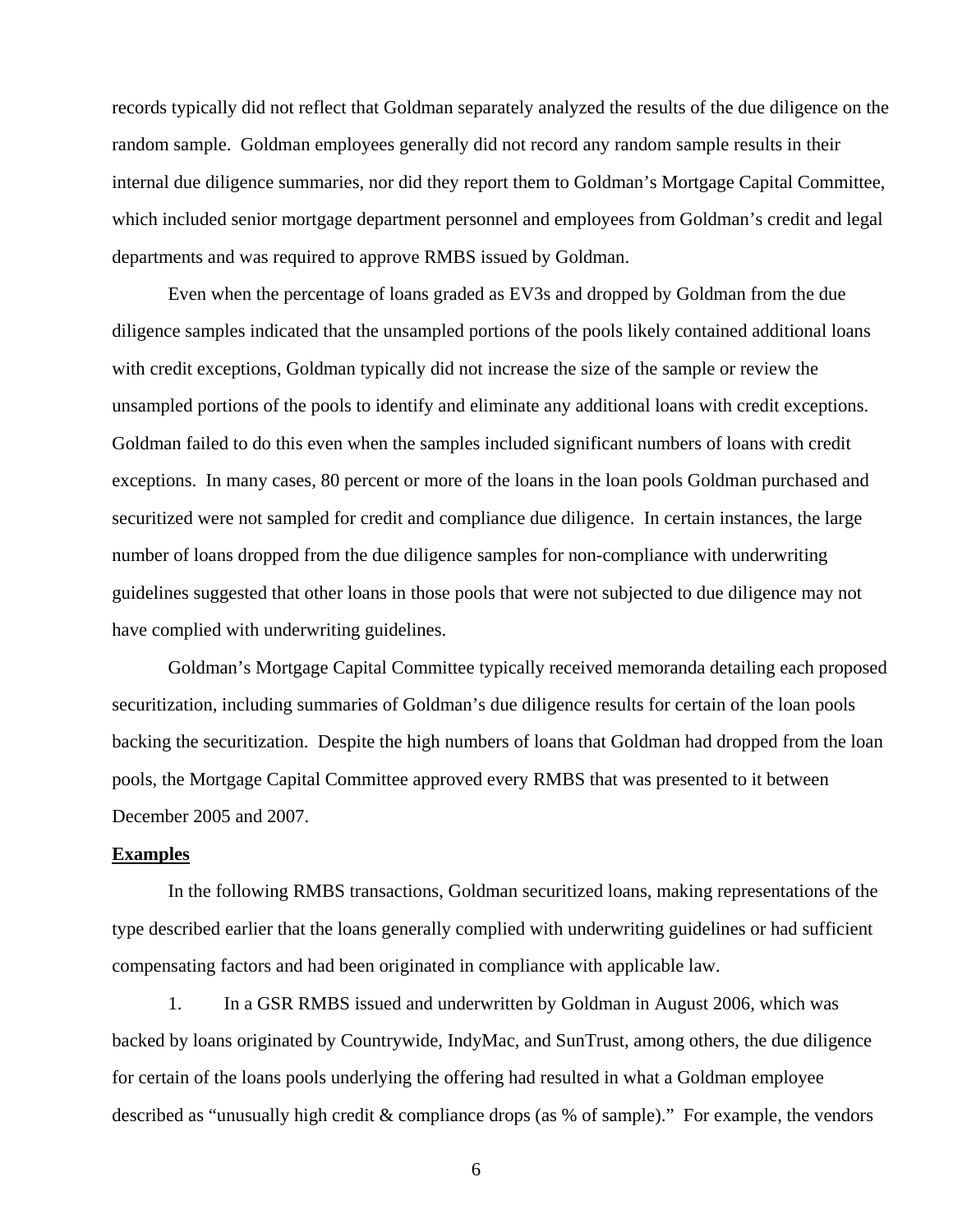who reviewed the Countrywide pools identified a number of loans with missing key credit documents or with loan-to-value ratios or credit scores that did not comply with underwriting guidelines.

After reviewing the memorandum for that offering, which included a high-level summary of these results, the Mortgage Capital Committee asked a number of follow-up questions regarding the details of the due diligence drops for certain pools. For example, the Mortgage Capital Committee asked whether the transaction managers had observed a falling drop rate for any "upsized" samples, which, according to the Mortgage Capital Committee, would have ensured that Goldman was "appropriately adversely selecting." The Goldman employees who oversaw the due diligence for these loan pools confirmed that the credit and compliance samples had not been increased. In some instances, these employees stated that the samples had already included all potentially affected loans or that the due diligence results did not demonstrate a need to upsize the sample. A due diligence manager also responded to the Mortgage Capital Committee's questions by stating that for certain pools "the [underwriting] drops were adversely selected so we don't tend to increase sample size."

The Mortgage Capital Committee also asked "How do we know that we caught everything?" In response to that question, the Goldman due diligence employee who oversaw the due diligence for one pool of loans purchased from SunTrust Mortgage wrote "we don't[,] it was sampled w[ith] max at 20% the drops were a result of timing not systemic issues with SunTrust." Another Goldman due diligence employee who oversaw the review of a pool of Countrywide loans that Goldman had purchased on March 29, 2006 responded to the same question: "Depends on what you mean by everything? Because of the limited sampling on CW 10-15% we don't catch everything and the way they [Countrywide] deliver the files we have little chance to upsize. This trade had issues with aged loans and we tried to get pay histories and were told they would not provide them." In response to the Mortgage Capital Committee's question "Are these results systemic," the same employee wrote: "Every trade varies, but typically CW have a very high credit 3 drops on the first review of DD 60% and then clear the docs, so one can assume that the files we are not reviewing would have the same issues." In response to the Mortgage Capital Committee's question "What was the pull through pre-upsize?," the same employee wrote: "No upsizing was done again push back form [sic] CW via traders and sales," and also stated that there had been no need to upsize to address the compliance issues identified by the Mortgage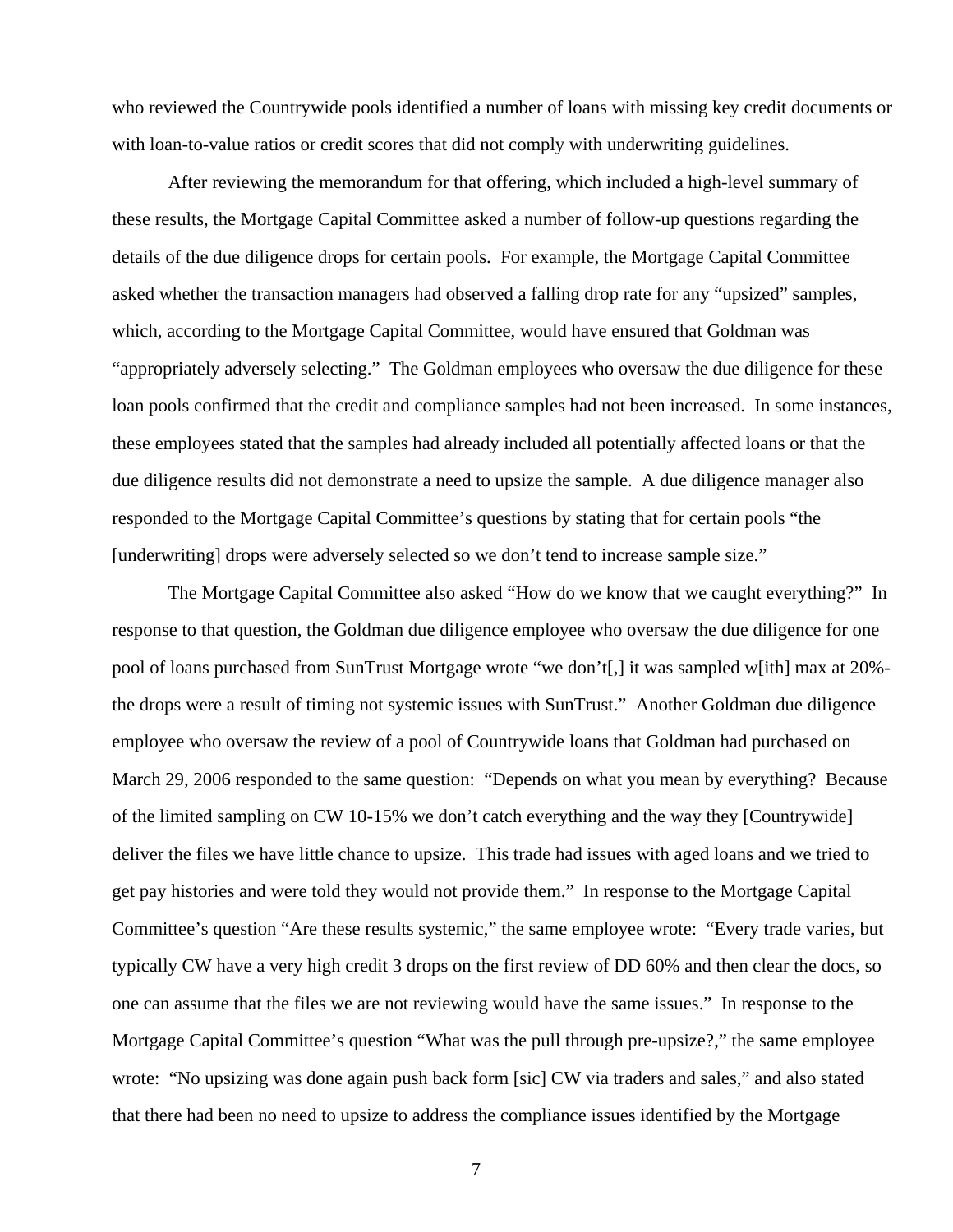Capital Committee because "all high cost states . . . were picked" for the original due diligence sample.

The Mortgage Capital Committee subsequently approved the offering for securitization without requiring further due diligence to determine whether the remaining loans in the deal contained defects.

2. In April 2006, the Mortgage Capital Committee received a memorandum with a highlevel summary of Goldman's due diligence results in connection with a proposed Alt-A RMBS offering. The memorandum included aggregate due diligence results for three Countrywide loan pools that Goldman had purchased on March 30, 2006 and indicated that 34.38 percent of the loans in the proposed offering had been drawn from certain of those Countrywide loan pools. The memorandum reflected that Goldman had conducted credit and compliance due diligence on a total of 15.44 percent of the loans in the three March 30 Countrywide pools. It was Goldman's policy to run an automated valuation model on 100 percent of the loans in pools it was considering for purchase. The memorandum also stated that Goldman had dropped a total of 6.07 percent of the loans in the three Countrywide pools (not the samples) for credit or compliance reasons. Across the three Countrywide pools, Goldman dropped nearly 40 percent of the loans in the credit and compliance due diligence samples for credit and compliance reasons. The memorandum referred to this as an "exceptional drop amount" and stated that "in the case of [Countrywide], an unusually high drop rate for missing or deficient documents resulted in an above average total drop percentage (approximately 33% of the credit drops were due to missing appraisals)." Contemporaneous records reflect that Goldman closed on six Countrywide loan pools on March 29 and 30, 2006, and that Countrywide was struggling with staffing and workload issues that affected its ability to deliver missing documents requested by Goldman for the loans in those six pools.

The Mortgage Capital Committee approved the issuance of this offering without requiring any further effort to determine whether the Countrywide loans proposed for inclusion in the securitization that had not been subject to credit and compliance due diligence complied with Countrywide's credit and compliance underwriting guidelines.

3. In one GSAMP transaction, a due diligence vendor retained by Goldman indicated that the due diligence sample for one of the loan pools acquired from New Century that went into the transaction contained numerous stated-income loans (*i.e.*, loans originated without written proof of the borrower's income) where the due diligence vendor concluded that the borrowers likely had overstated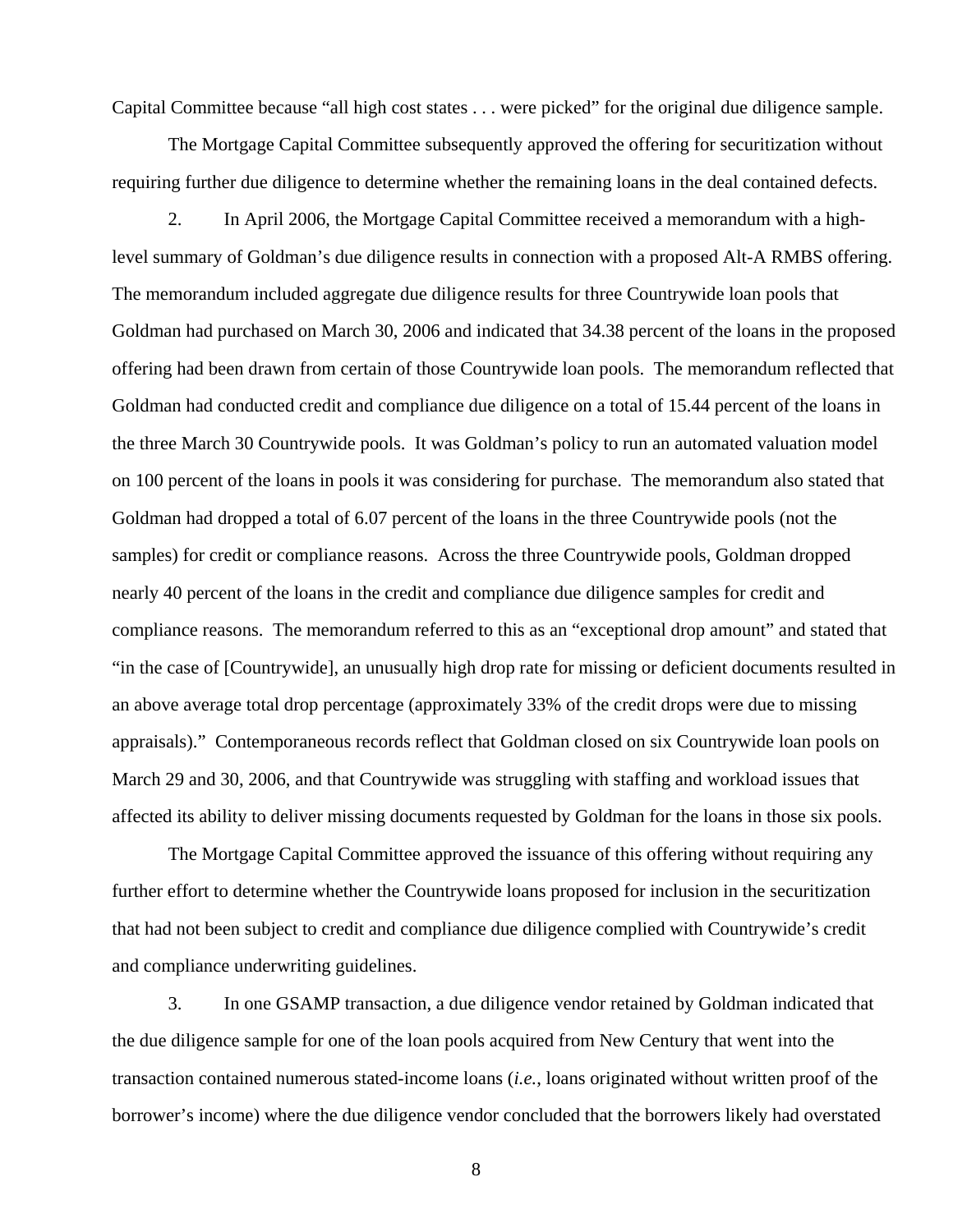their incomes. The Goldman employee overseeing the due diligence for that pool also noted that the pool included loans originated with "[e]xtremely aggressive underwriting" and "large program exceptions made without compensating factors." The EV3 rate for this pool (which closed during the holiday season) was also impacted by the fact that the originator did not have staff available to cure exceptions in time for the purchase to close. Although Goldman dropped 25 percent of the loans in the due diligence sample because they were graded as EV3s, including all the loans graded as EV3s for unreasonable stated income, which comprised at least 2.5 percent of the loans in the due diligence sample, Goldman did not review the portion of the pool not sampled for credit or compliance due diligence, which comprised approximately 70 percent of the total pool, to determine whether there were similar exceptions in the unsampled portion. Goldman subsequently securitized thousands of loans from this pool into one GSAMP transaction. The Mortgage Capital Committee approved the issuance of this offering.

## **Information Regarding Goldman's Review of Loan Originators**

As noted above, Goldman made statements to investors in offering documents and in certain other marketing materials regarding its process for reviewing and approving originators. Goldman also received certain negative information regarding the originators' business practices.

Fremont was described internally by Goldman as a "key originator" and a "top priority client." Beginning in mid-2006, Goldman recognized that Fremont's level of early payment defaults ("EPDs"), or loans for which the borrowers had failed to make one or more of their first payments, were increasing. Goldman was aware that EPDs could be indicators of potential borrower fraud. Goldman placed certain originators on its "no bid" list—meaning that Goldman would not purchase additional loans from those originators until the originators paid their outstanding EPD claims—but Goldman did not put Fremont on its "no bid" list and continued to purchase loan pools from Fremont during the period Fremont's EPD claims remained unpaid. At the time that Goldman internally noted Fremont's rising EPDs, one Goldman mortgage department manager wrote that "EPDs are a big problem for them and they are scrambling." Fremont resolved the majority of its outstanding EPD claims by August 2006, and by September 2006 was listed as "performing" with respect to its "EPD collection status." Although Fremont publicly disclosed that it was experiencing increases in EPDs, Goldman did not disclose in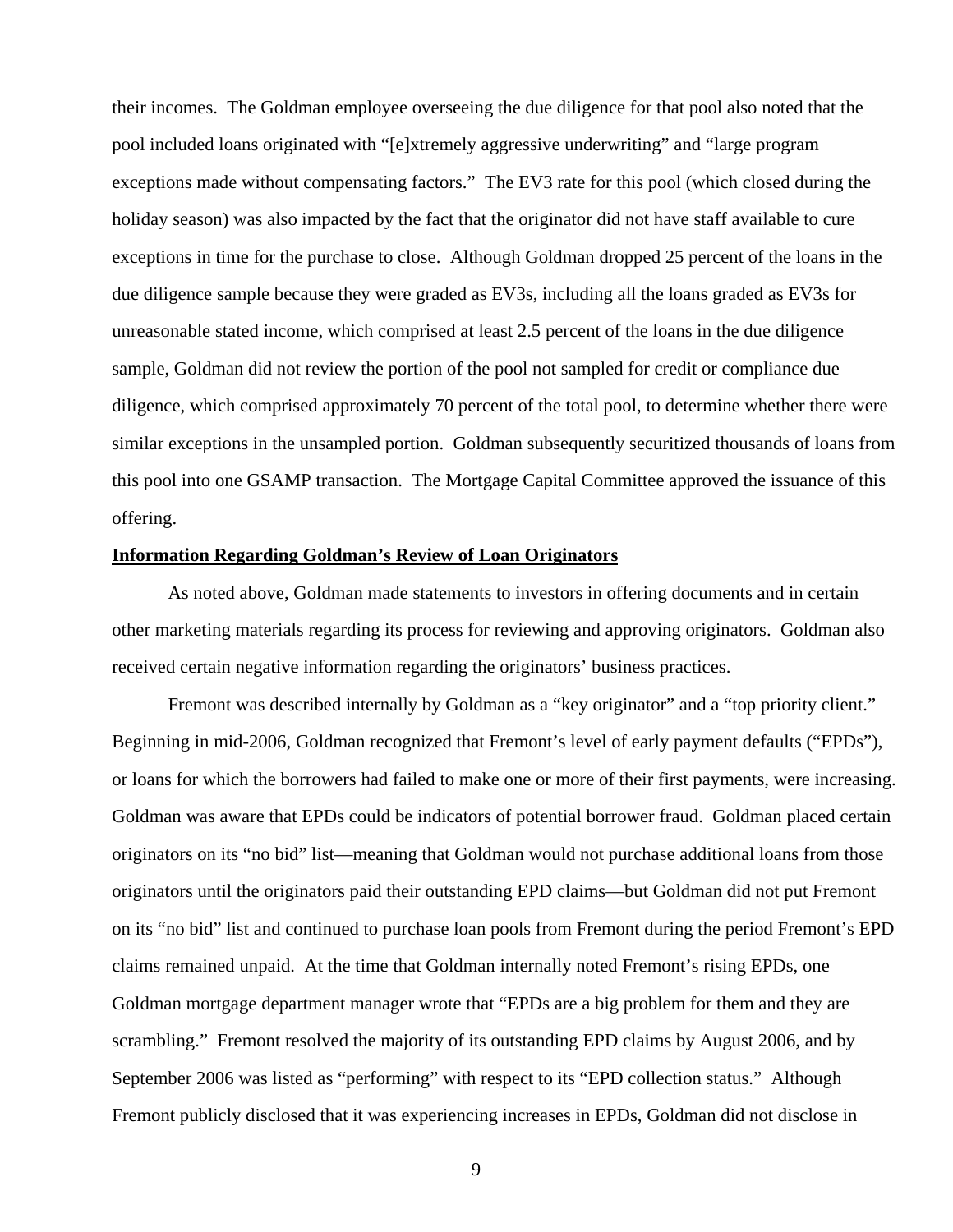certain of the offering materials for RMBS transactions backed by Fremont's loans that Fremont was experiencing increases in EPDs, nor did it raise that it had at one point described Fremont as "scrambling" to satisfy outstanding EPD claims.

In October 2006, Goldman analyzed Fremont's revised "hard" underwriting guidelines (*e*.*g*., minimum credit scores and maximum LTV and DTI ratios) and "soft" underwriting guidelines (*e*.*g*., cash reserve or credit history requirements for first-time homebuyers, limitations on certain sources of income or income documentation or verification requirements for stated income and "full doc" loans) and noted a number of "soft" guideline features that it considered "off market"—meaning that "very few lenders offer[ed] this feature or consider[ed] an item in the same manner," or "at the aggressive end of market standards"—meaning "some lenders offer [them] but Fremont is in [the] minority." Goldman discussed these "off market" and "aggressive" "soft" guidelines with Fremont executives in October 2006. Fremont noted that it had "already address[ed] a handful of these" comments and made additional changes to its "soft" guidelines in December 2006 and January 2007, but a number of the guidelines identified by Goldman as "off market" or "at the aggressive end of market standards" remained unchanged. In its prospectus supplements for late-2006 and early-2007 RMBS deals backed by Fremont loans, Goldman did not disclose to investors that it believed that certain of Fremont's "soft" underwriting guidelines were "off market" or "aggressive." Instead, Goldman "[u]ndertook a significant marketing effort" to tell investors about what Goldman called Fremont's "commitment to loan quality over volume" and "significant enhancements to Fremont underwriting guidelines."

Goldman also internally acknowledged issues with Countrywide—another large originator. In February 2006, Goldman's due diligence on a pool of Countrywide loans discovered a "glitch" in Countrywide's origination processes affecting certain payment calculations included in one of the disclosure forms Countrywide provided to borrowers with a specific type of adjustable-rate loan that converted to a fixed-rate loan. This "glitch" affected 6 loans in the due diligence sample, and Goldman identified all potentially affected loans in the unsampled portion of the pool and excluded them from the pool. Although a Goldman due diligence employee reported that Countrywide had "identified the glitch and corrected it," a Goldman salesperson responsible for Countrywide nevertheless stated that this issue was "absolutely unacceptable" and "potentially actionable," and "should be elevated to senior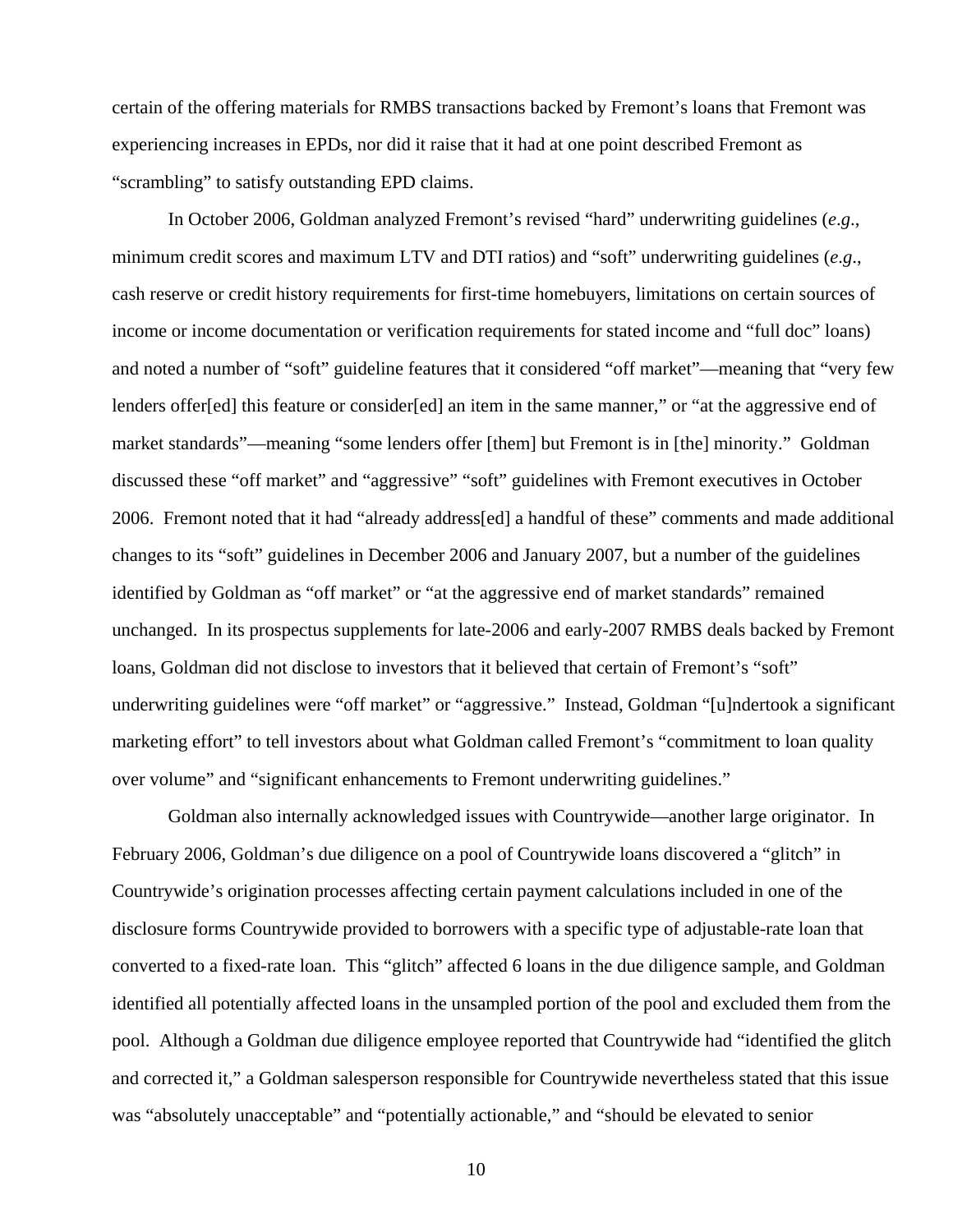[C]ountrywide personnel." Two Goldman employees, including the employee responsible for compliance due diligence issues, responded "I agree."

As noted above, Goldman performed due diligence on six Countrywide loan pools that closed on March 29 and 30, 2006, and Countrywide was struggling with staffing and workload issues that affected its ability to deliver missing documents requested by Goldman for the loans in those six pools. Many loans from the March 30 Countrywide pools were later securitized into two GSAA RMBS transactions. The day before the March 30 Countrywide pools were scheduled to close, a Goldman employee communicated the due diligence results to other employees, stating that the "drop list is very high" and that Countrywide said "they were too busy working on other trades to send cures and work this trade." After Countrywide cured certain exceptions at the last minute, one Goldman employee noted that the "pull through" rate had increased to almost 91 percent—meaning that more than 9 percent of the loans reviewed were dropped—and said to Countrywide, "[i]f we had more time I know we could have gotten the pull through closer to 94-95%." Goldman employees internally acknowledged Countrywide's pattern of failing to cure exceptions until just before the close of Goldman's purchases of Countrywide loan pools.

On April 11, 2006, while Goldman was preparing one of the GSAA offerings backed by loans from the March 30 Countrywide pools for securitization, a Goldman mortgage department manager circulated to a large group of Goldman employees a "very bullish" equity research report regarding Countrywide's common stock, which recommended the purchase of Countrywide shares and highlighted that Countrywide's March 2006 loan origination volume had exceeded expectations. Goldman's head of due diligence, who had just overseen Goldman's due diligence on six Countrywide pools that closed during a two-day period at the end of March, responded to the research report by saying: "If they only knew . . . . . . . . . . . . . . . . . . . . . . . . . . . . . . . . . ."

Goldman did not disclose to investors that it had identified certain issues with Countrywide's origination process.

From September 2006 through 2007, Goldman had a program for monitoring conduit originators. Among other things, Goldman monitored the conduit originators for pull-through rates (the percentage of a loan pool that passed due diligence and was purchased), EPDs, and the seller's financial health. If a